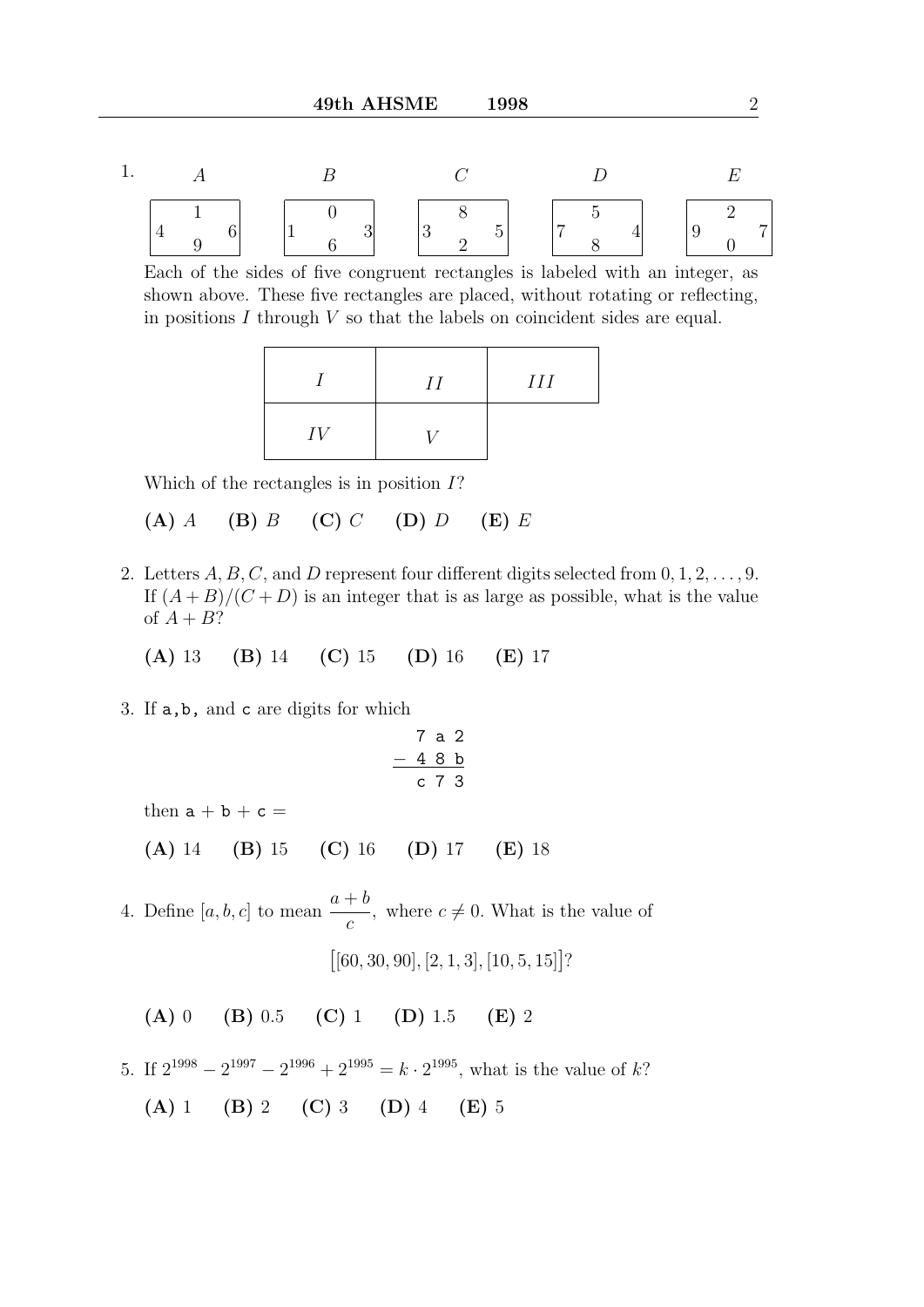6. If 1998 is written as a product of two positive integers whose difference is as small as possible, then the difference is

$$
(A) 8 (B) 15 (C) 17 (D) 47 (E) 93
$$

7. If 
$$
N > 1
$$
, then  $\sqrt[3]{N\sqrt[3]{N\sqrt[3]{N}}}$  =  
\n**(A)**  $N^{\frac{1}{27}}$  **(B)**  $N^{\frac{1}{9}}$  **(C)**  $N^{\frac{1}{3}}$  **(D)**  $N^{\frac{13}{27}}$  **(E)** N

8. A square with sides of length 1 is divided into two congruent trapezoids and a pentagon, which have equal areas, by joining the center of the square with points on three of the sides, as shown. Find  $x$ , the length of the longer parallel side of each trapezoid.

(A) 
$$
\frac{3}{5}
$$
 (B)  $\frac{2}{3}$  (C)  $\frac{3}{4}$  (D)  $\frac{5}{6}$  (E)  $\frac{7}{8}$ 

9. A speaker talked for sixty minutes to a full auditorium. Twenty percent of the audience heard the entire talk and ten percent slept through the entire talk. Half of the remainder heard one third of the talk and the other half heard two thirds of the talk. What was the average number of minutes of the talk heard by members of the audience?

$$
(A) 24 (B) 27 (C) 30 (D) 33 (E) 36
$$

10. A large square is divided into a small square surrounded by four congruent rectangles as shown. The perimeter of each of the congruent rectangles is 14. What is the area of the large square?



.

•

•

• •

•

 $\bullet$   $\stackrel{L}{\bullet}$ 

 $\overline{x}$ 

•

(A) 49 (B) 64 (C) 100 (D) 121 (E) 196

11. Let  $R$  be a rectangle. How many circles in the plane of  $R$  have a diameter both of whose endpoints are vertices of R?

(A) 1 (B) 2 (C) 4 (D) 5 (E) 6

12. How many different prime numbers are factors of  $N$  if

$$
\log_2(\log_3(\log_5(\log_7 N))) = 11?
$$

(A) 1 (B) 2 (C) 3 (D) 4 (E) 7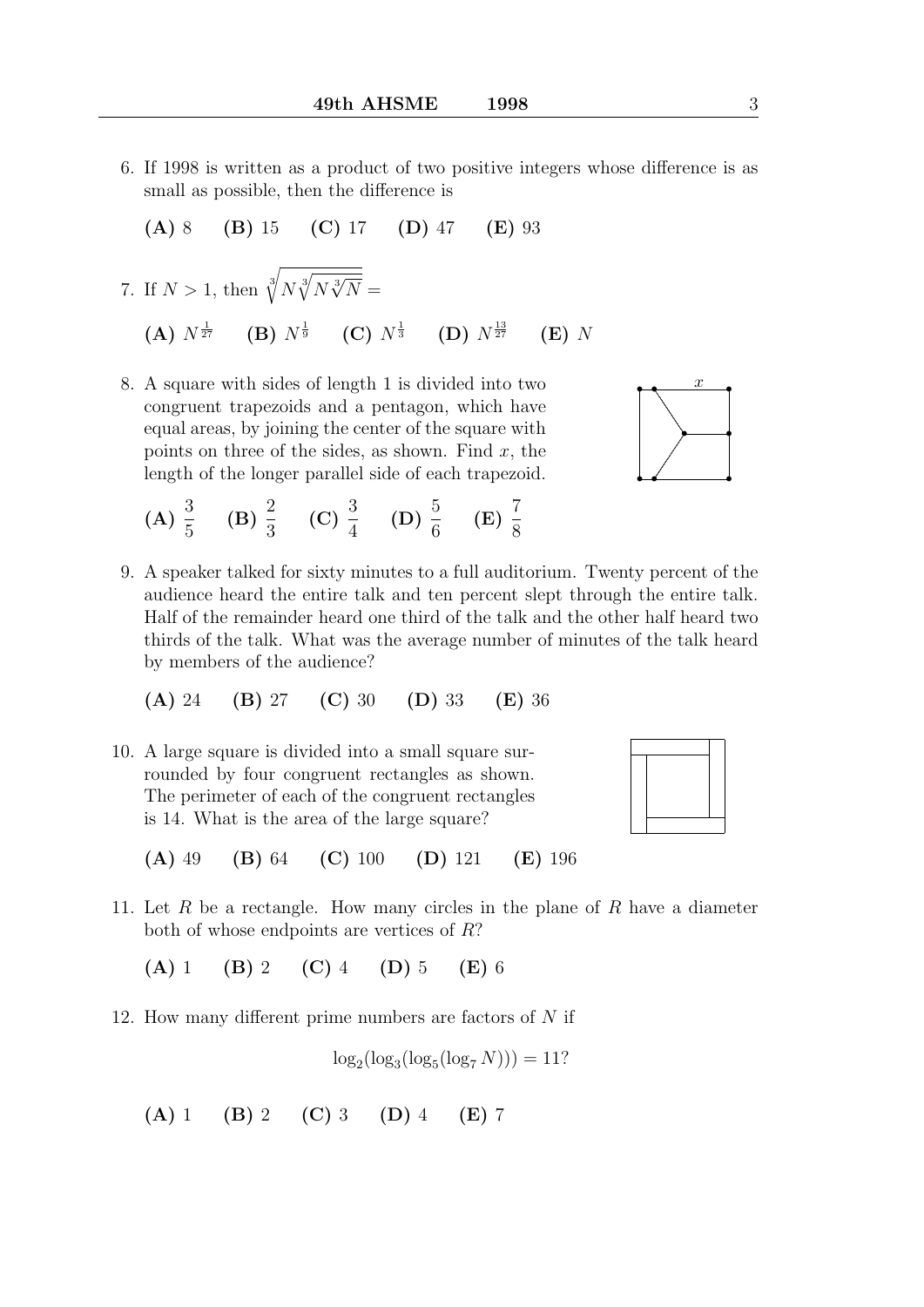- 13. Walter rolls four standard six-sided dice and finds that the product of the numbers on the upper faces is 144. Which of the following could **not** be the sum of the upper four faces?
	- (A) 14 (B) 15 (C) 16 (D) 17 (E) 18
- 14. A parabola has vertex at  $(4, -5)$  and has two x-intercepts, one positive and one negative. If this parabola is the graph of  $y = ax^2 + bx + c$ , which of a, b, and c must be positive?

(A) only a (B) only b (C) only c (D) a and b only (E) none

15. A regular hexagon and an equilateral triangle have equal areas. What is the ratio of the length of a side of the triangle to the length of a side of the hexagon?

(A) 
$$
\sqrt{3}
$$
 (B) 2 (C)  $\sqrt{6}$  (D) 3 (E) 6

16. The figure shown is the union of a circle and two semicircles of diameters  $a$  and  $b$ , all of whose centers are collinear. The ratio of the area of the shaded region to that of the unshaded region is



- (A)  $\sqrt{\frac{a}{\tau}}$ b (B)  $\frac{a}{b}$ b (C)  $\frac{a^2}{12}$  $\frac{a^2}{b^2}$  (D)  $\frac{a+b}{2b}$ 2b  $(E) \frac{a^2 + 2ab}{b^2 + 2ab}$  $b^2+2ab$
- 17. Let  $f(x)$  be a function with the two properties:
	- (a) for any two real numbers x and y,  $f(x + y) = x + f(y)$ , and
	- (b)  $f(0) = 2$ .

What is the value of  $f(1998)$ ?

(A) 0 (B) 2 (C) 1996 (D) 1998 (E) 2000

- 18. A right circular cone of volume A, a right circular cylinder of volume M, and a sphere of volume  $C$  all have the same radius, and the common height of the cone and the cylinder is equal to the diameter of the sphere. Then
	- (A)  $A M + C = 0$  (B)  $A + M = C$  (C)  $2A = M + C$ (D)  $A^2 - M^2 + C^2 = 0$  (E)  $2A + 2M = 3C$
- 19. How many triangles have area 10 and vertices at  $(-5, 0)$ ,  $(5, 0)$ , and  $(5 \cos \theta, 5 \sin \theta)$ for some angle  $\theta$ ?

(A) 0 (B) 2 (C) 4 (D) 6 (E) 8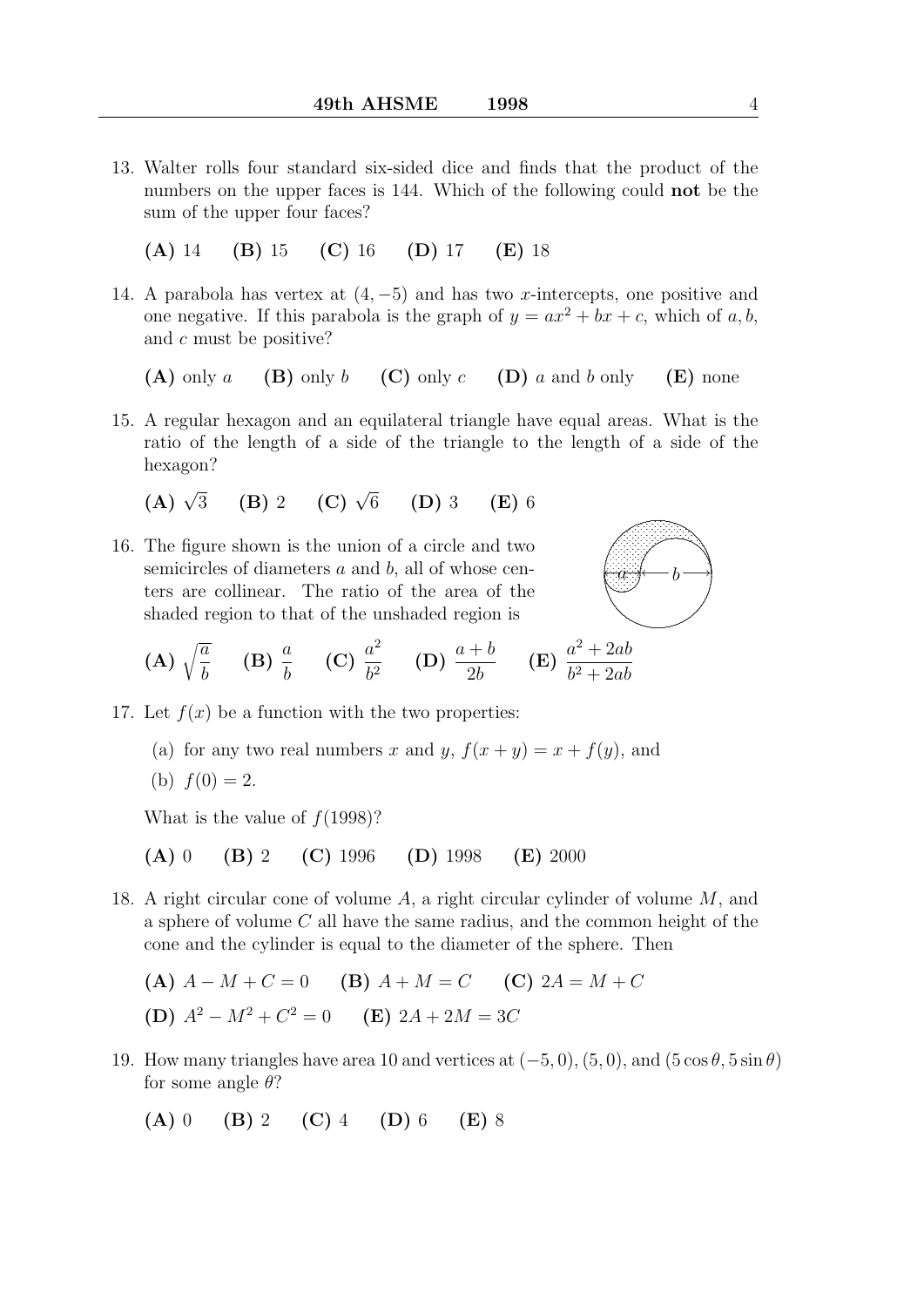- 20. Three cards, each with a positive integer written on it, are lying face-down on a table. Casey, Stacy, and Tracy are told that
	- (a) the numbers are all different,
	- (b) they sum to 13, and
	- (c) they are in increasing order, left to right.

First, Casey looks at the number on the leftmost card and says, "I don't have enough information to determine the other two numbers." Then Tracy looks at the number on the rightmost card and says, "I don't have enough information to determine the other two numbers." Finally, Stacy looks at the number on the middle card and says, "I don't have enough information to determine the other two numbers." Assume that each person knows that the other two reason perfectly and hears their comments. What number is on the middle card?

- (A) 2 (B) 3 (C) 4 (D) 5
- (E) There is not enough information to determine the number.
- 21. In an h-meter race, Sunny is exactly  $d$  meters ahead of Windy when Sunny finishes the race. The next time they race, Sunny sportingly starts  $d$  meters behind Windy, who is at the starting line. Both runners run at the same constant speed as they did in the first race. How many meters ahead is Sunny when Sunny finishes the second race?

(A) 
$$
\frac{d}{h}
$$
 (B) 0 (C)  $\frac{d^2}{h}$  (D)  $\frac{h^2}{d}$  (E)  $\frac{d^2}{h-d}$ 

22. What is the value of the expression

$$
\frac{1}{\log_2 100!} + \frac{1}{\log_3 100!} + \frac{1}{\log_4 100!} + \cdots + \frac{1}{\log_{100} 100!}
$$
?

(A) 0.01 (B) 0.1 (C) 1 (D) 2 (E) 10

23. The graphs of  $x^2 + y^2 = 4 + 12x + 6y$  and  $x^2 + y^2 = k + 4x + 12y$  intersect when k satisfies  $a \leq k \leq b$ , and for no other values of k. Find  $b - a$ .

(A) 5 (B) 68 (C) 104 (D) 140 (E) 144

24. Call a 7-digit telephone number  $d_1d_2d_3-d_4d_5d_6d_7$  memorable if the prefix sequence  $d_1d_2d_3$  is exactly the same as either of the sequences  $d_4d_5d_6$  or  $d_5d_6d_7$ (possibly both). Assuming that each  $d_i$  can be any of the ten decimal digits  $0, 1, 2, \ldots, 9$ , the number of different memorable telephone numbers is

(A) 19,810 (B) 19,910 (C) 19,990 (D) 20,000 (E) 20,100